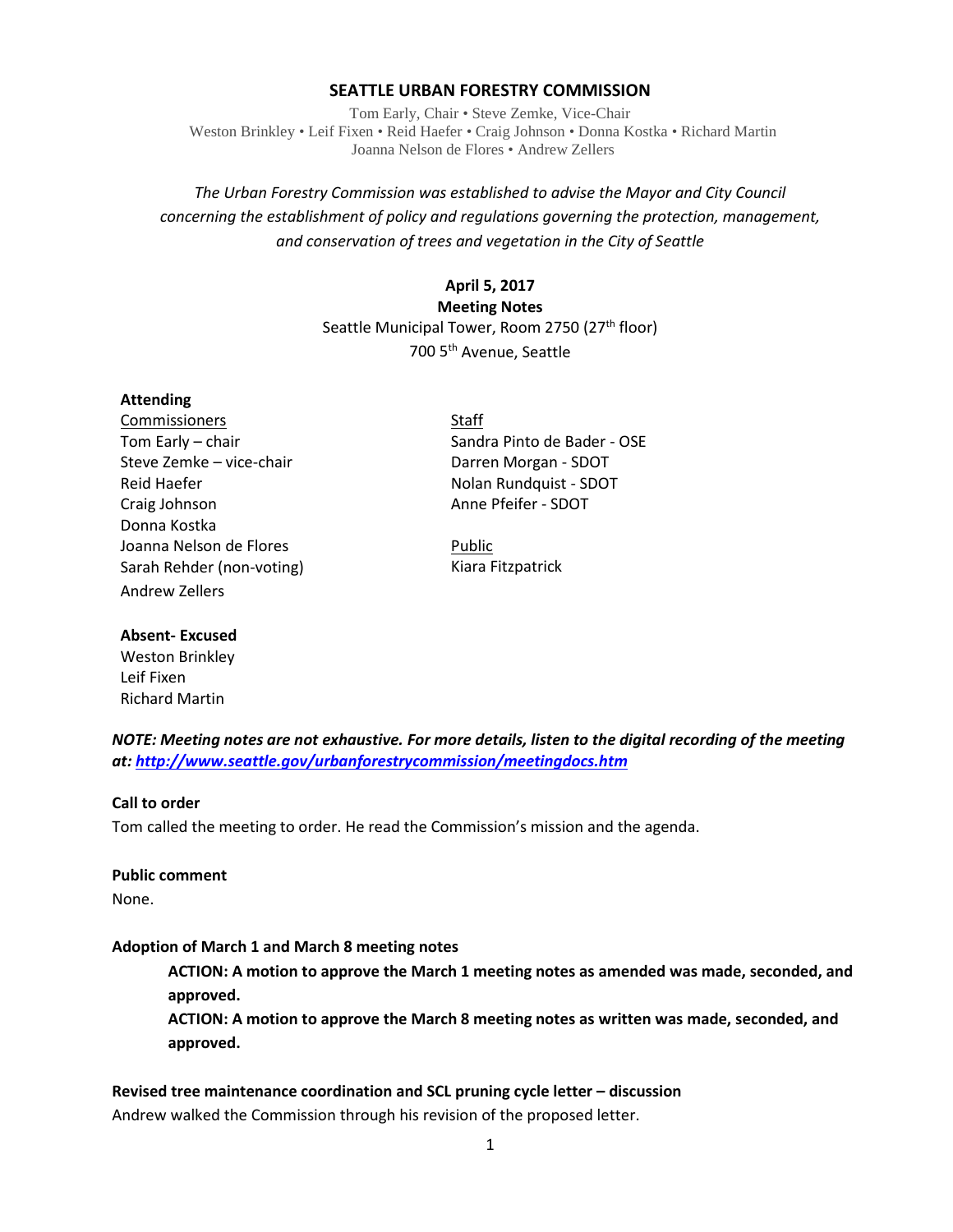### **ACTION: A motion to amend the letter as amended was made, seconded, and approved.**

### **Tree Protection Ordinance – initial discussion**

Steve shared information with the Commission.

- Council issued Resolution # 31138 instructing SDCI (then DPD) to work on updating the tree protection ordinance. It's been eight years and this work has yet to be accomplished.
- The group Friends of Seattle's Urban Forest is proposing different elements that an updated tree ordinance should include.
- Lake Forest Park moved away from tree diameter as a proxy for canopy. They now use actual tree canopy on their property.
- SMC 25.11 (Tree Protection) and SMC 23.44 (Tree planting requirements for development in Singlefamily zones) are both to be considered as well as policies such as the Two-for-one Tree Replacement Policy.

Tom would like to put out principles that the UFC would like to see as part of an updated tree code, which needs to be updated. The Commission discussed the issue. Tom said Lake Forest Parks has a great code but it's a very different city.

# **Arboretum follow up letter**

Move to next week.

# **SDOT Street Tree Management Plan**

SDOT is implementing a new management approach. They divided the city into 27 street tree management units and they will be inventorying three units per year.

Street Tree Planting in Seattle:

- Past planting and policy efforts around street trees have impacted where they grow throughout the city.
- There are an estimated 250,000 total street trees in the right-of-way. 40,000 of those are managed by SDOT.

One of the challenges is how to determine which three management units will be worked on in any one year. SDOT added a 3<sup>rd</sup> tree crew as part of the Move Seattle Levy. 2/3 of existing crews' time will be dedicated to programmatic maintenance. Over 44% of total resources dedicated to programmatic maintenance.

They are going to be hiring additional inventorying staff (4 interns and contractor support). The challenge with Tree Ambassador volunteers doing inventory work is that they need consistent workforce. Activities:

- Inventory
	- o Use ArcGIS collector app to update street tree inventory with handheld devices
	- o Hire additional inventory support staff
	- o Inventory all street trees in Seattle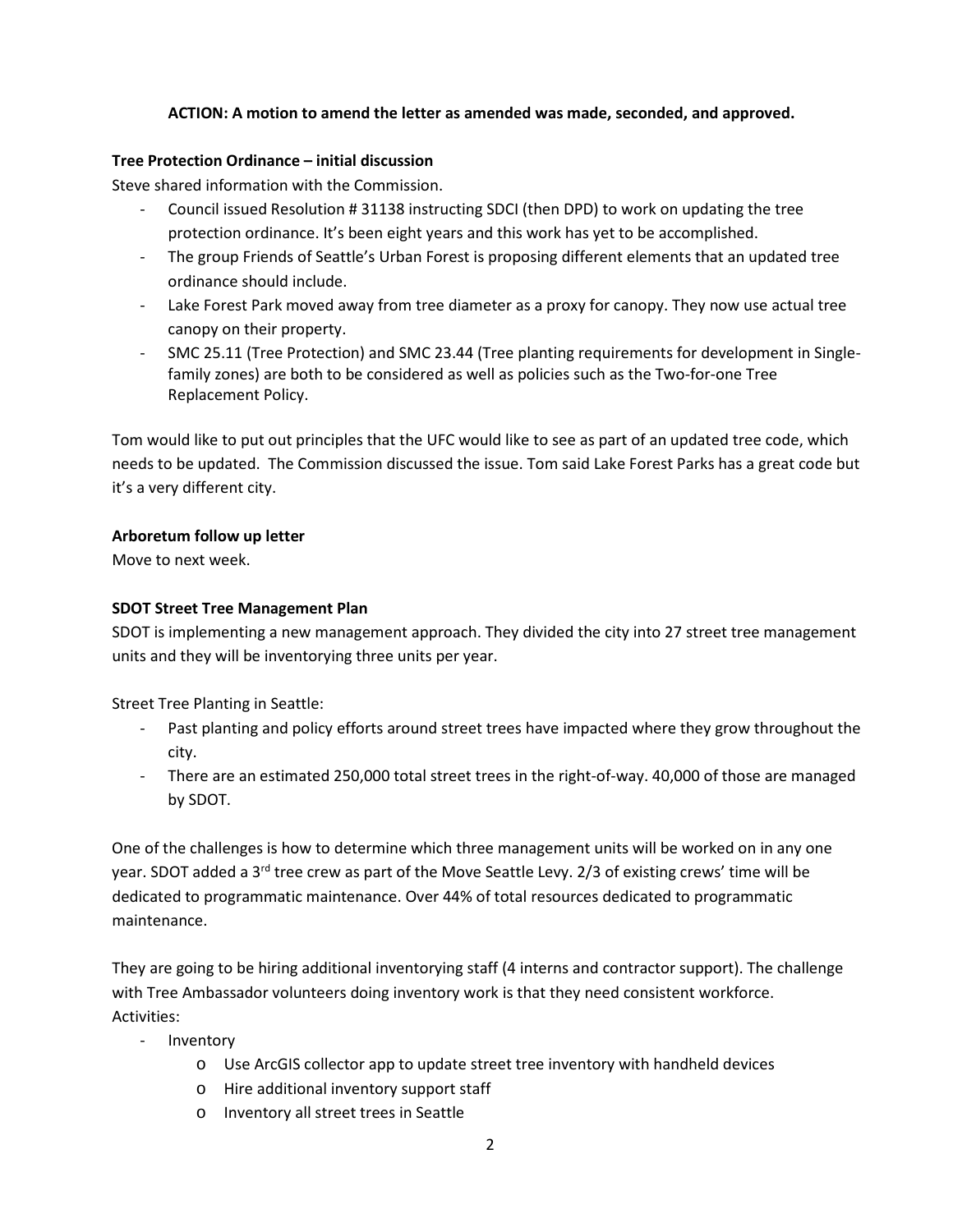- **Maintenance** 
	- o Schedule pruning and maintenance
	- o Emergency response
	- o Hazardous tree removal
	- o Establish recently planted trees
- Replacement
	- o Plant at least two trees for every one removed
	- o Leverage existing gaps within SDOT tree 'corridors'
	- o Use iTree analysis of inventory to make better decisions
- Engagement
	- o Conduct Racial Equity Toolkit analysis to optimize benefits and minimize harm
	- o Implement inclusive outreach strategies to engage communities
		- **Survey**
		- **Fact sheets**
		- **Newsletter posts**

### Work done to date:

- 2016 completed units
	- o South Park/Highland Park (Unit 3)
	- o Rainier Beach (Unit 5)
	- o Lake City/Olympic Hills (Unit 18)
- 2017 in progress units
	- o First Hill/Central District (Unit 10)
	- o University District/Ravenna/Eastlake (Unit 14)
	- o Ballard/Fremont (Unit23)

### 2016 in review:

- Estimated annual benefits to-date: \$841,647
- 2016 total expenditures: \$990,828
	- o Inventorying: \$56,022
	- o Pruning \$477,442
	- o Removal \$32,070
	- o Planting \$297,997
	- o Watering \$127,297

### Unit 3 – South Park/Highland Park

- Inventory is 100% complete
- Trees added to inventory: 3,685
- Total trees inventoried: 6,081
- 153% inventory increase
- Initial annual benefits of inventory: \$122,201
- Annual benefits of final inventory: \$375,364
	- o Energy, CO2, Air quality, storm water, aesthetic
- Initial top 5 Genera: Maple (25%), Cherry (15%), Ash (8%), Hawthorne (5%), Oher (37%)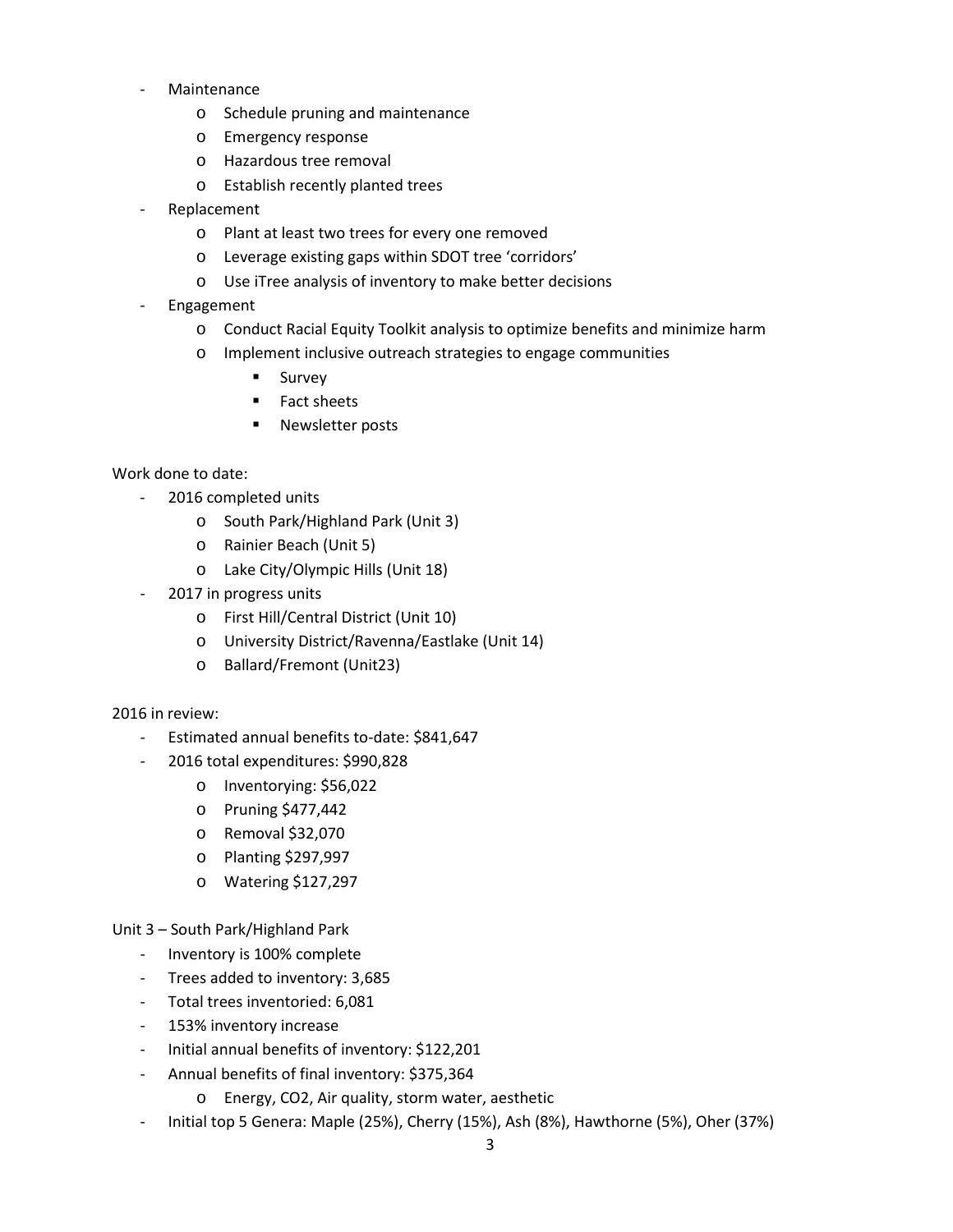- Final top 5 Genera: Maple (25%), Cherry (15%), Pear (7%), Crabapple (6%), Service berry (5%), other (42%)

UFC question/comment: Do you think about the benefits on a per/tree basis? Answer: We are not doing that because the benefits of larger trees are greater.

UFC question/comment: What are you tracking?

Answer: Attributes tracked in the inventory include: species, diameter, basic condition, width of planting strip, whether there are overhead wires, etc. SDOT is excited to launch the story map so the information is available to the public.

UFC question/comment: Are fact sheets in multiple languages? Answer: Not yet.

Have you run into issues with the nursery? Do you have contract growing? Answer: this is an Operations and Maintenance program. The financial setup would need to be different in order to accommodate contract growing.

Ongoing issues are homeless encampments, wind storms, snow and ice, etc.

**Public comment**

None.

**New Business**

None.

**Adjourn** Tom adjourned the meeting.

# **Public input:**

**From:** Steve Zemke [mailto:stevezemke@msn.com] **Sent:** Saturday, April 01, 2017 12:35 PM **To:** Pinto de Bader, Sandra <Sandra.Pinto\_de\_Bader@Seattle.gov> **Subject:** Fw: Tree Planting on Campus

Hi Sandra,

Here is a copy of the letter from the meeting I attended at the UW regarding their Urban Forest Management Plan and Campus Master Plan. Could you please forward it to the other members of the Seattle Urban Forestry Commission. Thanks Steve

**From:** Kristine A. Kenney <**kkenney@uw.edu> Sent:** Tuesday, February 28, 2017 1:28 PM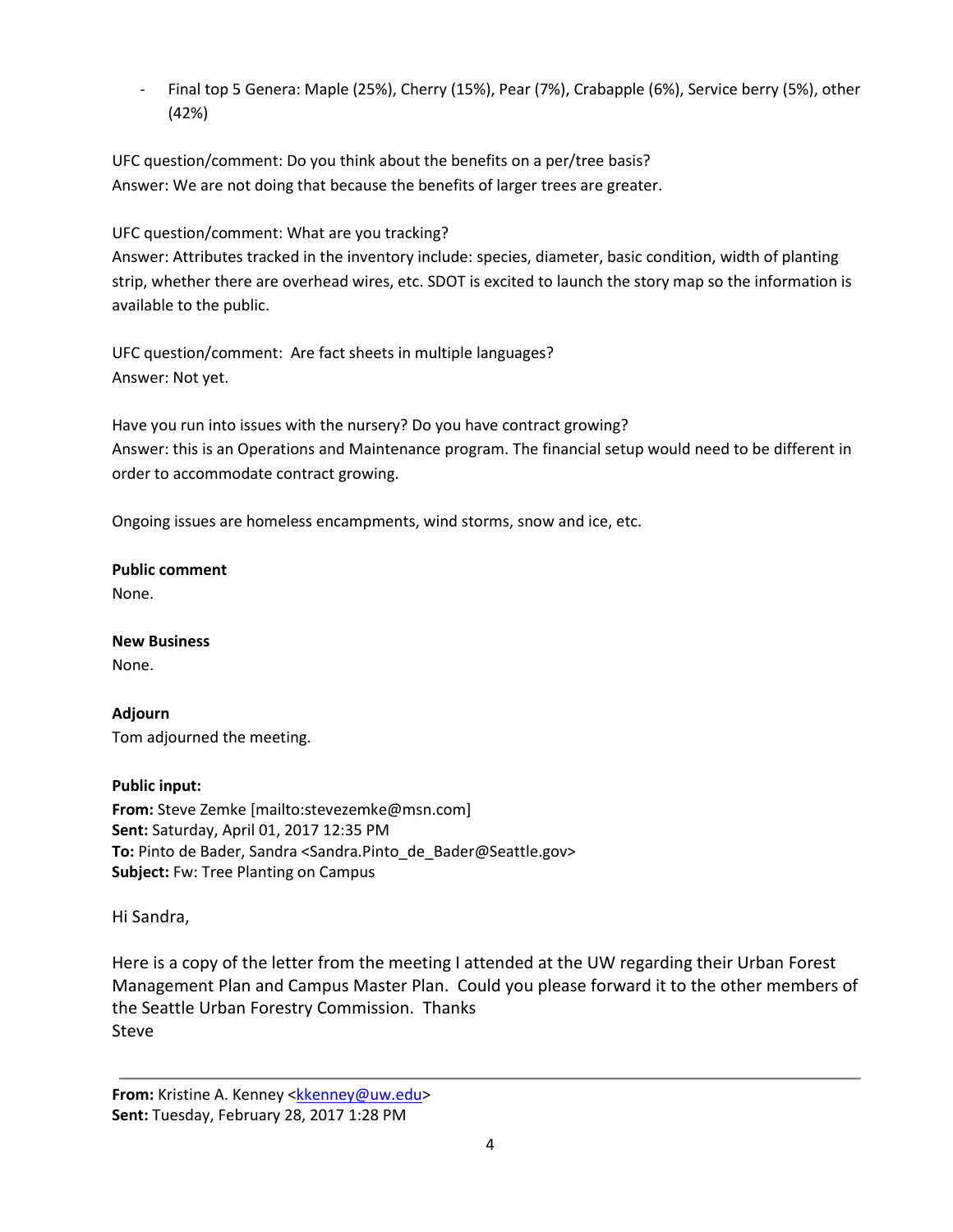**To:** Sara Shores **Cc:** Tom Hinckley[; arthurleej@earthlink.net;](mailto:arthurleej@earthlink.net) [stevezemke@msn.com;](mailto:stevezemke@msn.com) RICHARD ELLISON; Iain M. Robertson; Kristine A. Kenney **Subject:** Tree Planting on Campus

Hi Sara and all copied,

Two weeks ago I had the opportunity to talk about trees on campus on a few separate occasions with some very interested faculty, tree advocates/specialists, and members of the Seattle Urban Forestry Commission. During each of these conversations, in addition to the desire to have better tree preservation standards, there was a desire to increase the diversity of trees on campus for aesthetic, educational, and habitat considerations. A couple of great suggestions developed from the conversations and I wanted to follow up with you and others I think could help add insights into future endeavors.

Some thoughts to build on:

- 1. Increasing the diversity of trees on campus to support teaching and/or habitat value would be greatly enhanced if we were provided a list of desired trees from individuals copied on this email and from others that use the campus for teaching or research. If appropriate, having locations for where these trees should or could be planted based on their needs or opportunities to improve certain landscapes would be welcome.
- 2. In addition to having a list of desired tree species, it would be helpful to discuss sources for unique trees that aren't commonly grown in local nurseries and to discuss ways in which we can procure materials through the public bid process. Is there a role for Grounds possibly in this process?
- 3. Arthur Lee Jacobson has graciously offered to walk the campus to share his insights into what we are doing well regarding tree preservation and diversity, and areas for improvement. He also noted there are misidentified species in the tree database and it would be useful to have a more in depth conversation regarding these trees. Are there others in this email, or not on this email that should be included in that walk?
- 4. I mentioned to Iain Robertson that you arrange an annual Tree Campus USA tree planting event in which we solicit volunteers and suggested he might use this event as a class exercise to get students out in the field. It would be great to see if we can expand on using the campus and its landscape as a teaching opportunity for students, well beyond the CSF projects and one-off groups that help with maintenance of particular areas. The UW Farm has done an excellent job of offering opportunities for students to participate in urban gardening practices and I think some discussions regarding how we might get classes more involved could prove fruitful for many, whether it's monitoring raingarden functioning, updating the tree database, planting trees, removing invasive plants, creating or expanding on self-guided plant tours, etc.
- 5. Some of these individuals may be interested in joining the Tree Campus USA committee, which would help broaden our discussions and ensure we're in step with expectations of a larger constituency. Could you provide a summary of the program and the role of the committee to all included in this email to see if anyone is interested in joining?
- 6. There was mention of many books to reference, but also a desire to reach out to additional faculty, staff and outside experts for advice and suggestions. Suggestions for whom to reach out to are welcome from all included in this email.